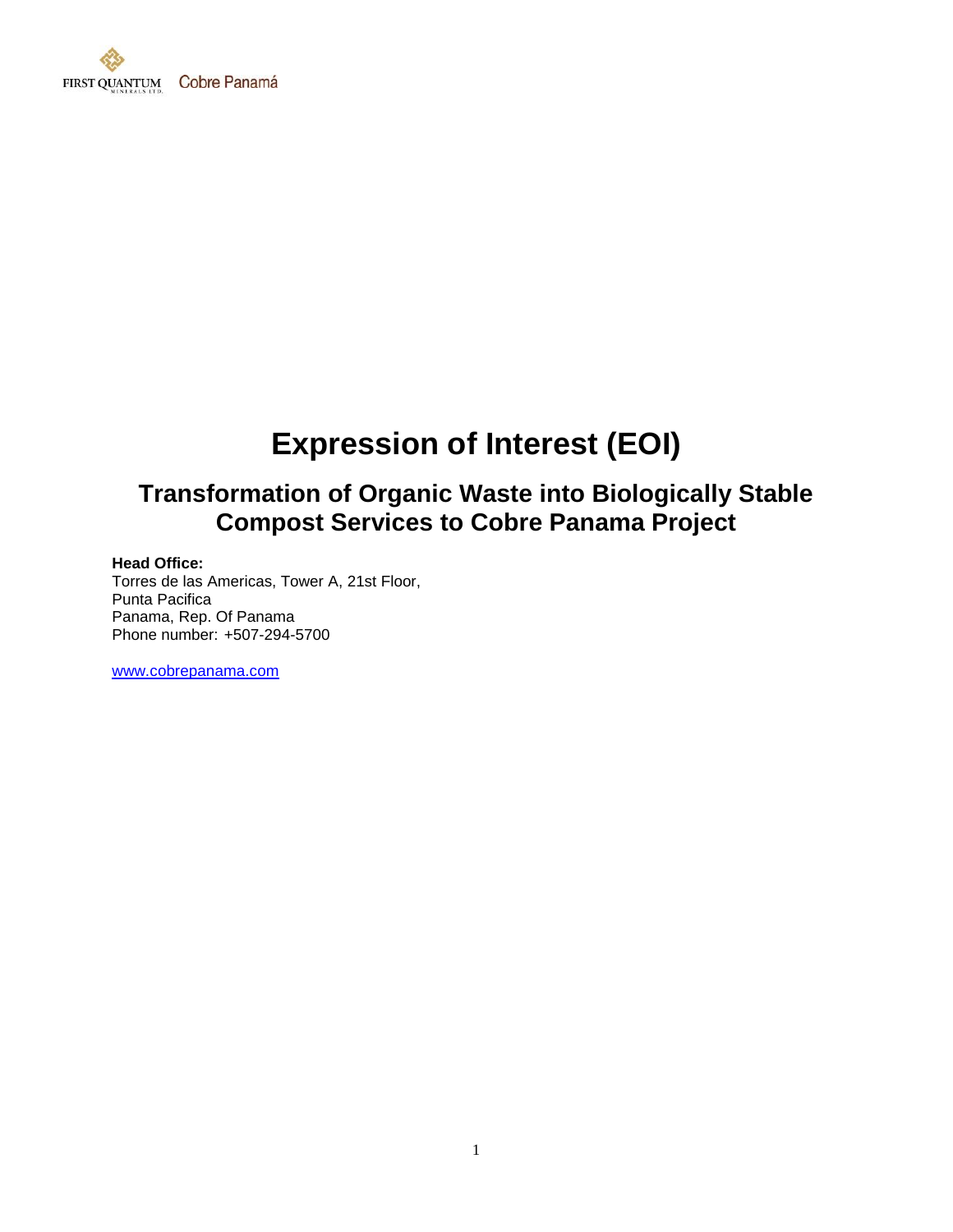

## **CONTENT**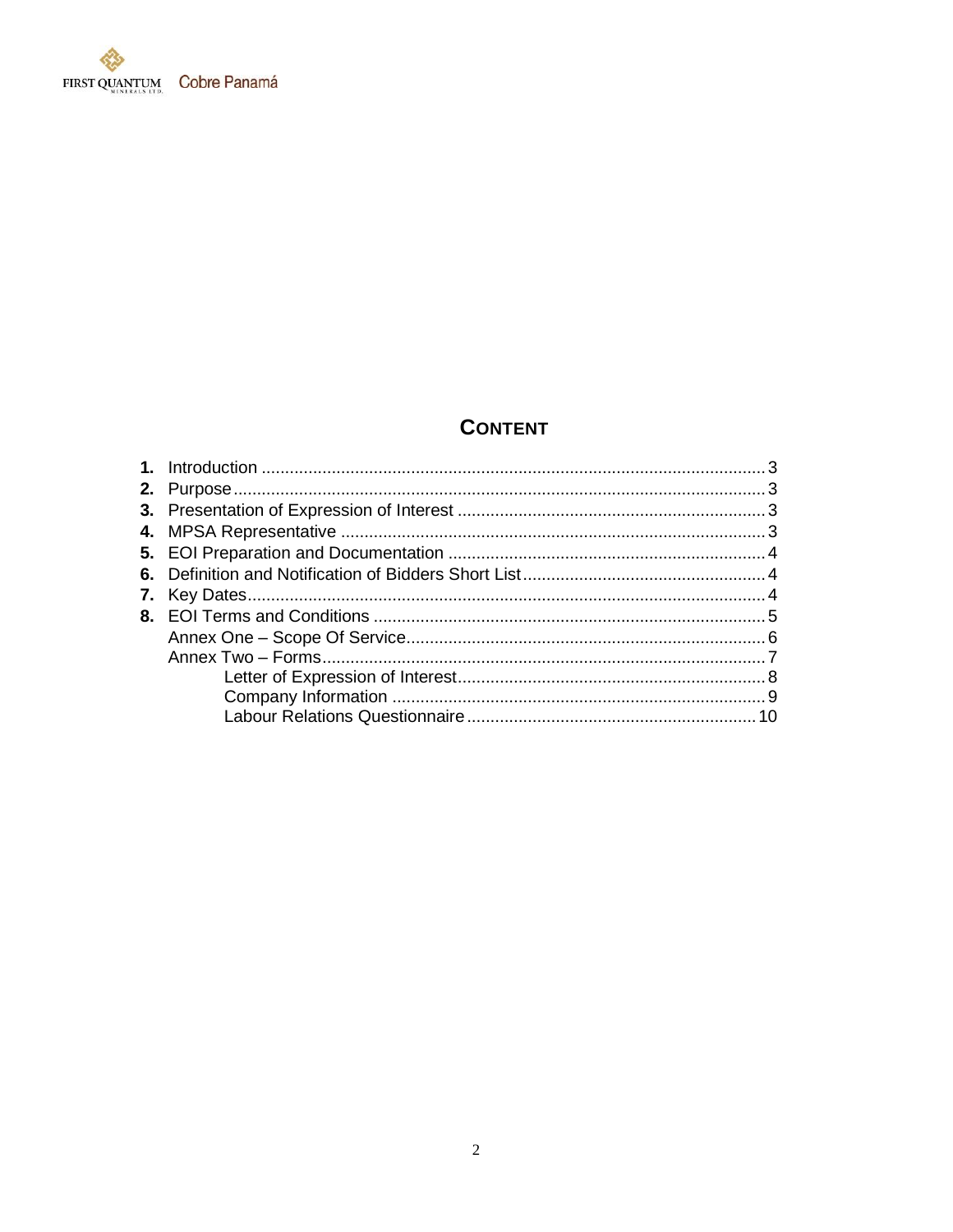

#### **1. INTRODUCTION**

Cobre Panamá is an open-pit copper mining operation located approximately 120 kilometres west of Panama City and approximately 20 kilometres in straight line from the Caribbean Sea coast, in the district of Donoso, Colon province, in the Republic of Panamá.

Cobre Panama is operated by Minera Panama S. A. ("MPSA" or "the Company"), a subsidiary of First Quantum Minerals Ltd. and commenced production in 2019, with an expected operating life of 37 years.

Access to the Cobre Panama mining operation is via the Pan-American Highway, from Panama City to Penonome, then through Llano Grande and Coclesito. The topography in the concession area is low elevation (less than 300 metres above sea level), but rugged with and covered by tropical rainforest. Roads within the project area are not paved, they are either improved with coarse rock or unimproved. Climatic conditions are tropical with high levels of precipitation, high humidity and relatively high temperatures of 25 $\degree$ C to 30 $\degree$ C yearround.

Through the website [www.first-quantum.com](http://www.first-quantum.com/) an[d www.cobrepanama.com](http://www.cobrepanama.com/) you can access all the information and maps of the Cobre Panama site.

Cobre Panamá is currently receiving Expressions of Interest for the next tendering process:

#### **Transformation of Organic Waste into Biologically Stable Compost**

#### **2. PURPOSE**

The purpose of this Expression of Interest process is to identify a shortlist of bidders or proposers, which must have the ability to demonstrate that they meet the requirements, experience and capability to meet the operational of Cobre Panama, in relation to the provision of Utilization of Compost as Organic Fertilizer.

We wish to clarify that this call for "Expression of interest" does not constitute a call for Bids or Request for Proposal. The EOI is an initial phase whose purpose is to identify suppliers interested in participating in the future bidding process for the Transformation of Organic Waste into Biologically Stable Compost for the Cobre Panama Project. These suppliers will be pre-qualified in accordance with the Company's standards.

#### **3. PRESENTATION OF EXPRESSION OF INTEREST**

Positive Expression of Interest will be accepted until **10:00 am of June 10th (Panama Time).** Interested companies must register their interest by means of a written communication, which must be sent through the email address of the MPSA Representative, attaching the requested documentation according to the details presented in Section 5 of this document.

#### **4. MPSA REPRESENTATIVE**

All correspondence to be exchanged with the Company in connection with this process, including questions and clarification, should be addressed to:

> **Minera Panama Contracts Email**: MPSATenders\_Services@fqml.com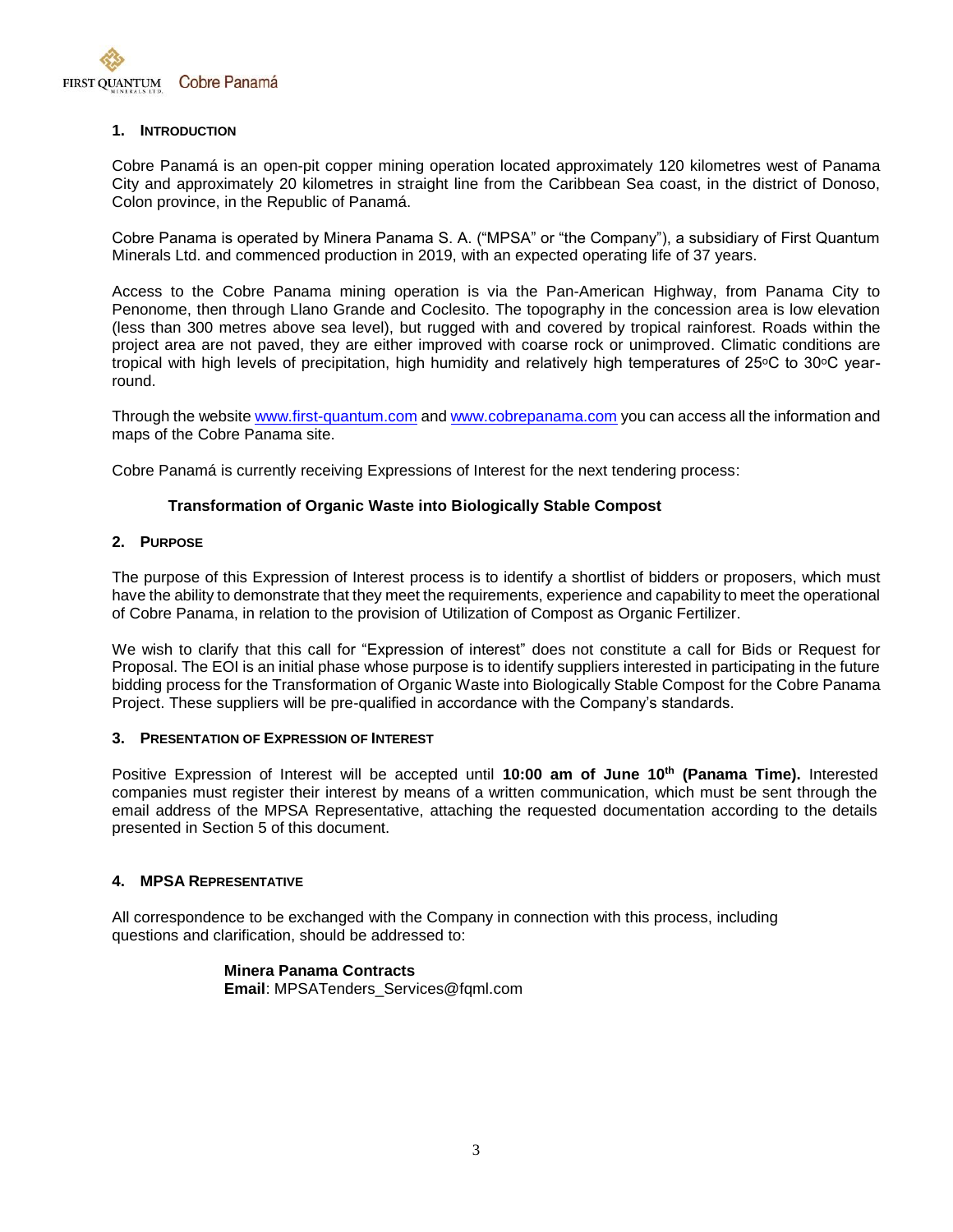

#### **5. EOI Preparation and Documentation**

In conjunction with its positive Expressions of Interest, companies must submit the following documents, which are mandatory:

- **a)** Letter of Expression of Interest, according to the form included in Annex Two
- **b)** Cover letter, highlighting the company's main capabilities in relation to the scope of the service defined in Annex One
- **c)** General information about the company, according to the form included in Annex Two.
- **d)** Corporate Statement, detailing its capability and experience in the provision of similar services object of this EOI, with particular attention to the content of this Expression of Interest and to the following subjects:
	- Define the top three contracts (with similar scope) you currently have, including customer name and contact, contract terms, average monthly billing amount, and scope of service details.
	- Specify the company's organization and the supporting infrastructure for the provision of similar services (such as offices, workshops, equipment, systems, supply chain and sub-suppliers or contractors).
	- Detail the company's current accreditations, certifications and licences.
- **e)** Submit audited financial statements for the last two years, preferably those for the years 2020 and 2021 or failing that, those for the years 2019 and 2020.
- **f)** Complete the Labour Relations Questionnaire and include document(s) to support your response as required, the form is detailed in Annex Two.
- **g)** Submit a copy of the Public Registry certification of the company and the identification document of the Legal Representative.

#### 6. **Definition and Notification of Bidders Short List**

In accordance with the EOI Terms and Conditions, which are defined in Section 8 hereof, the Company, in its sole and absolute discretion, after a pre-qualification process, will define the Short List of Bidders that will be formally invited to submit their proposal during the tendering stage.

The pre-qualification process for the participating companies includes the following:

- a) Review and evaluation of the documentation submitted by the company, as defined in Section 5 of this document.
- b) Industrial Safety Audit: A representative of the company's safety area will visit your facilities. The date of the visit will be scheduled and each company will be informed in due time. The audit will examine the following areas of interest:
	- **Emergency Procedure**
	- Leadership in safety management
	- Risk management
	- Occupational Health
	- Maintenance and inspection
	- Equipment standards
	- Environment

The Company will notify participating companies of the outcome of the Expression of Interest process on June 24th 2022.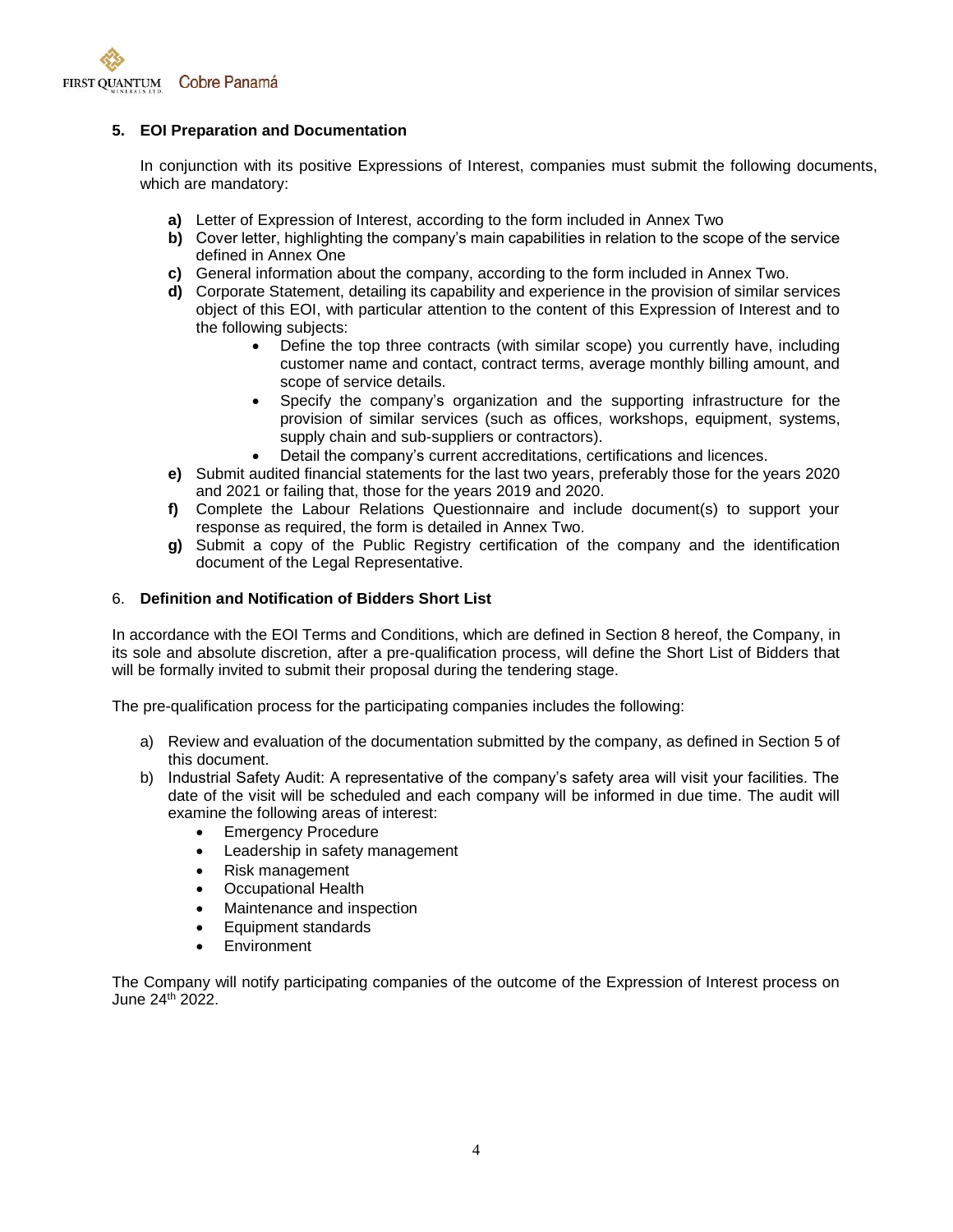

#### 7. **Key Dates**

In the following table the Company presents the probable dates of the future tendering process, which are subject to change, at the Company's discretion:

| <b>Description</b>         | <b>Date</b>                  |
|----------------------------|------------------------------|
| Start of tendering         | June 29th                    |
| Submission of bids         | July 19 <sup>th</sup>        |
| Award                      | August 12 <sup>th *</sup>    |
| <b>Start of Operations</b> | August 20 <sup>th *</sup>    |
|                            | *Dates are subject to change |

#### 8. **EOI Terms and Conditions**

The EOI process will be subject to the following conditions:

- **a)** Expressions of Interest received after the EOI submission closing date, as defined in Section 3 if this document, will be considered late. A late Expression of Interest may be deemed valid or invalid at the sole and exclusive discretions of the Company.
- **b)** Minera Panama may, at its sole and exclusive discretion, select the list of bidders to be invited to participate in the tendering process for the Road Maintenance and Repair Service for the Cobre Panama Project. Minera Panama is not obligated, nor is it required, to pre-select any or all of the bidders to the tender. Those suppliers selected will be notified in writing, as well as those that are not selected.
- **c)** Each participant acknowledges and agrees that:
	- i. This EOI is only a request for Expression of Interest and dos not constitute, in any way, a commitment to purchase or hire or any other form of contractual or extra-contractual commitment for you or the potential supplier.
	- ii. Minera Panama is not obligated to call for bids.
	- iii. Minera Panama reserves the right to terminate this process at any time or for any reason by informing, in writing, all participants without further liability, risk or obligation of any kind.
- **d)** Minera Panama has no liability to any participant for any claim arising out of or in connections with any act or omission of Minera Panama in connection with part or all this EOI process.

Minera Panama may amend or correct, at any time, and at its sole discretion, the requirements of this Expression of Interest prior to the closing time and date of this process. Any such addendum or correction shall be published as an exhibit and shall become a part of this document.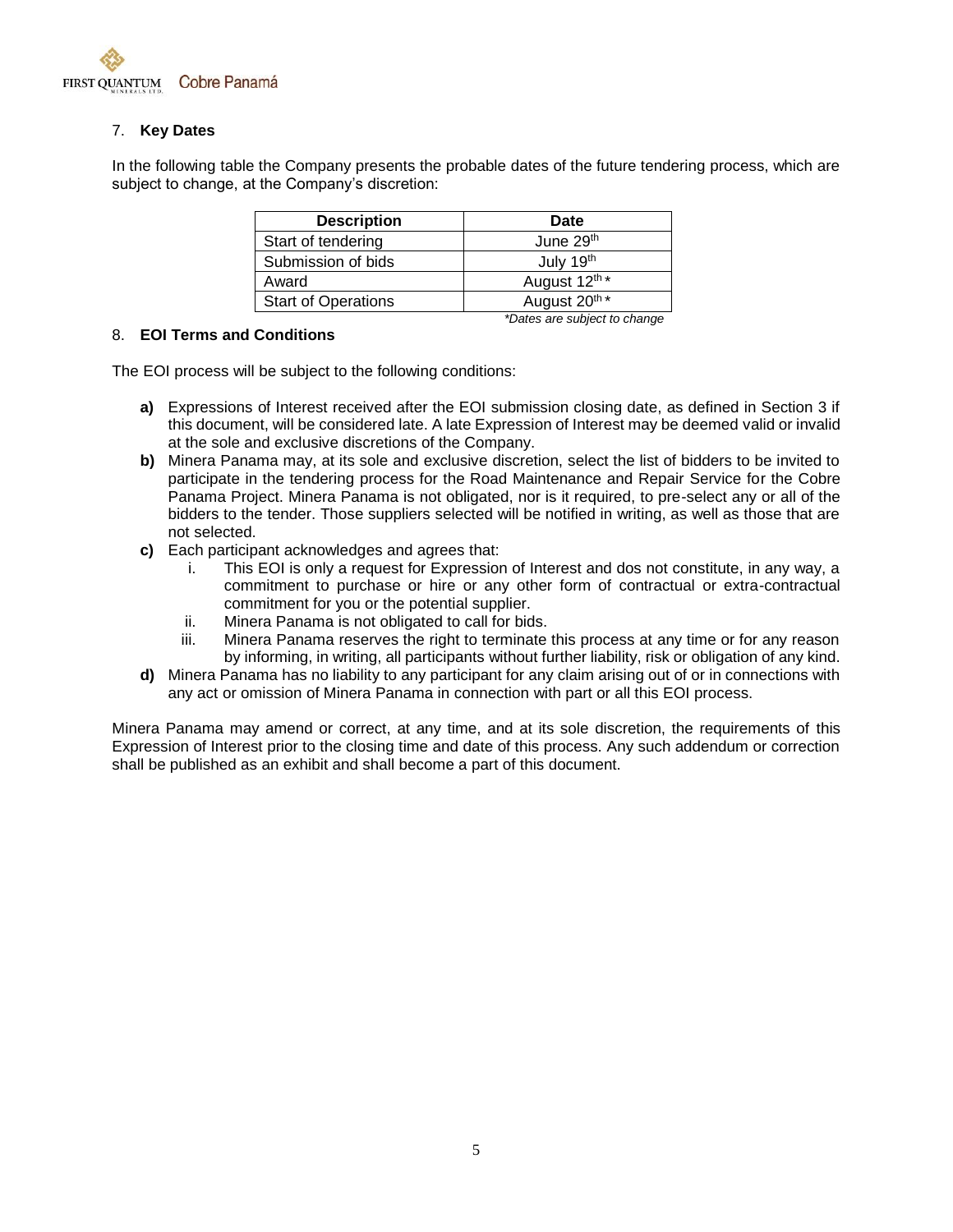

#### **Annex One Scope of Service**

#### 1. **Scope of Service – General Description**

The following is the scope of the Transformation of Organic Waste into Biologically Stable Compost Service for Cobre Panama:

- Cobre Panama desires to implement a composting system through an efficient method for the transformation of organic waste from cafeterias into biologically stable compost that can be used in reconversion activities.
- Commission a composting system for the treatment of organic waste generated mainly in the kitchen and dining area of the Cobre Panama Project camps with an estimated treatment of 4 tons of organic waste.
- Transform organic matter into biologically stable compost that can be used for reconversion activities in areas of interest.

#### 2. **Scope – General**

- Waste characterization study
- Mixing plan for the use of compost as organic fertilizer.
- Preliminary composting plant project

#### 3. **Contract Term**

Minera Panama expect to manage a contract for a term of ONE (1) year, which will be subject to permanent evaluation and compliance with established management indicators.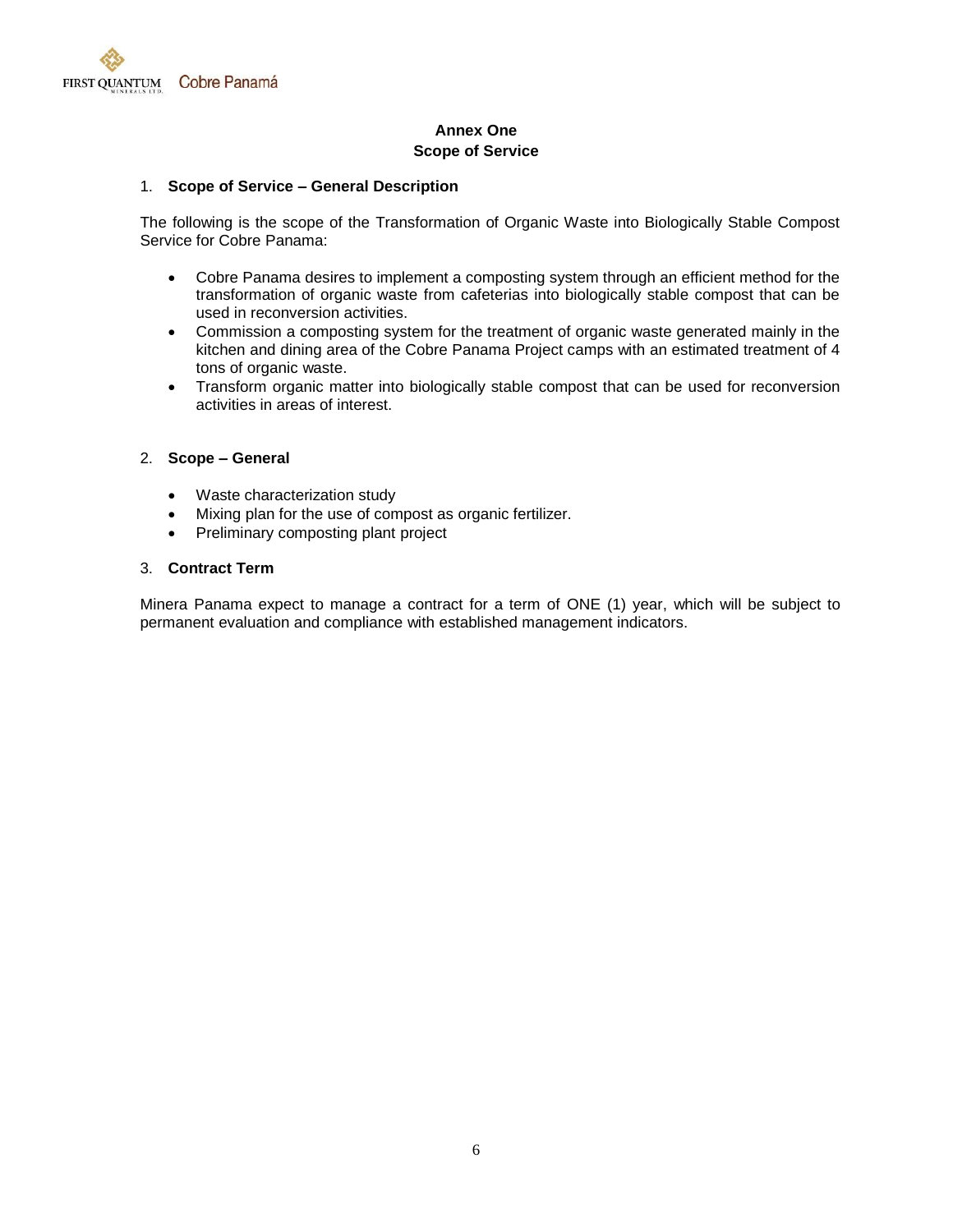

**Annex Two Forms**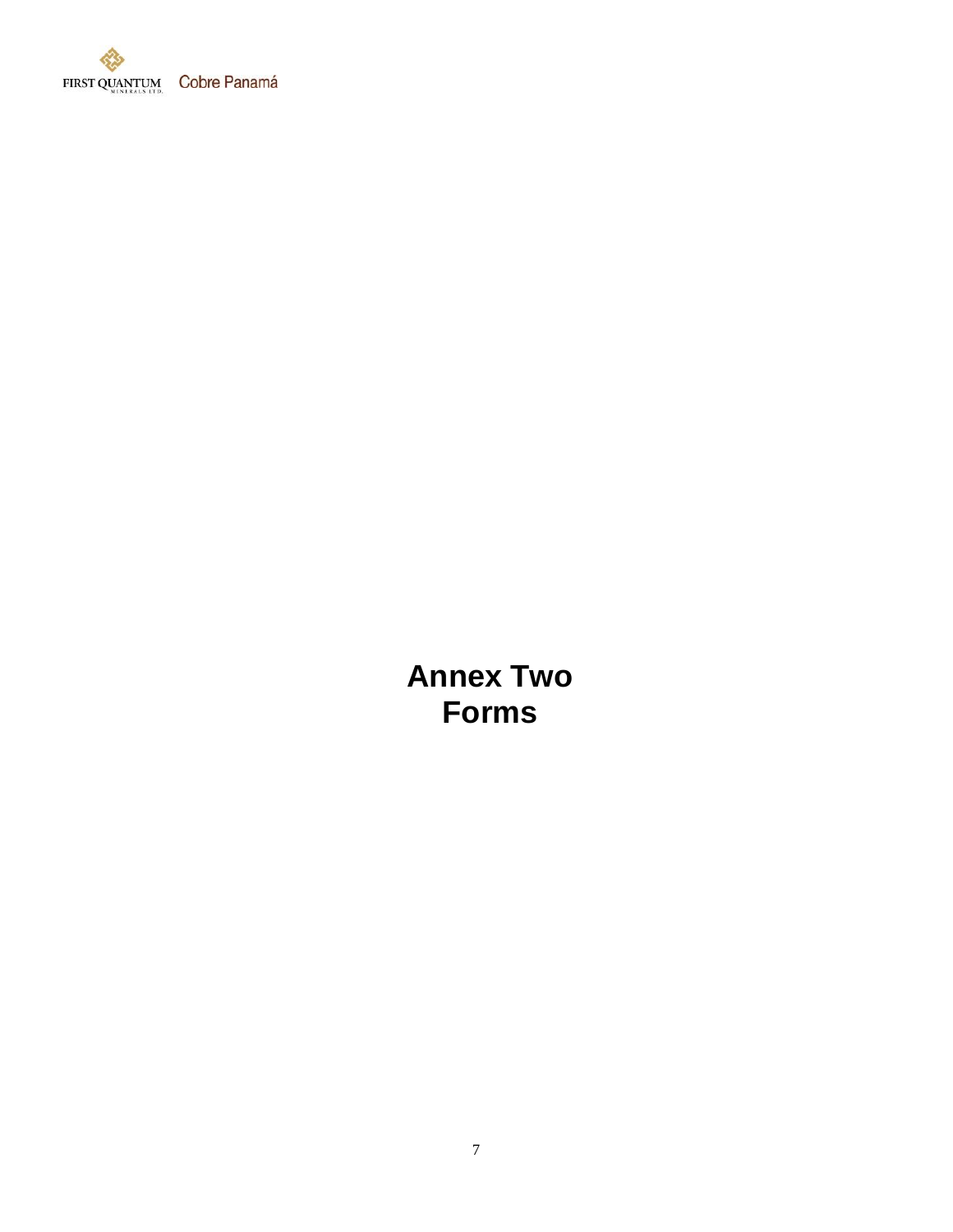

#### **Letter of Expression of Interest**

Panama, \_\_\_ of \_\_\_\_\_\_\_\_\_\_\_\_\_\_\_\_ 2022

Gentlemen,

In attention to the publication, be means of which an invitation made to companies related to Organic Waste Treatment to present background information related to their specialty and to formulate in writing their Expression of Interest in participating in the process of identification of companies for the subsequent presentation of technical and economic proposals, related to the service of "Transformation of Organic Waste into Biologically Stable Compost**"** for the Cobre Panama Project, we declare that:

- 1. We have examined the forms of the so-called "Expression of Interest" process, and we have no reservations in providing the requested background and data, according to the pre-established formats.
- 2. The truthfulness and accuracy of all information provided and we hereby authorize any natural or legal person indicated in the forms to provide, at the request of Minera Panama, all information deemed necessary to confirm the truthfulness of the same. In the event that any misrepresentation in the information we submit is proven untrue, we are hereby notified that you have the right not to acknowledge our "Expressions of Interest".
- 3. For the purpose of evaluating queries or providing clarifications that Minera Panama may require regarding the EOI, Mr./Mrs. \_\_\_\_\_\_\_\_\_\_\_\_\_\_\_\_\_\_\_\_\_\_\_\_\_\_\_\_\_\_\_\_\_\_\_\_\_ is appointed to provide, on behalf of \_\_\_\_\_\_\_\_\_\_\_\_\_\_\_\_\_\_\_\_\_\_\_\_\_\_\_\_\_\_\_\_\_\_\_\_\_\_\_\_\_\_\_\_\_, the supplementary information required.
- 4. The company \_\_\_\_\_\_\_\_\_\_\_\_\_\_\_\_\_\_\_\_\_\_\_\_\_\_\_\_\_\_\_\_\_\_\_\_\_\_\_\_\_\_\_\_ and its affiliates or subsidiaries, including any firm or specialized professional hired, is not sanctioned and/or barred from practicing the profession, and is not involved in any lawsuits in connection with the practice of the profession that is the subject of this Expression of interest.

On this occasion we send you our best regards,

Signed **and**  $N$ ame  $\qquad \qquad \text{as}$ 

Duly authorized to sign the application for and behalf of:

On the \_\_\_\_ day of \_\_\_\_\_\_\_\_\_\_\_\_\_\_\_\_\_\_\_\_ 2022

(**This form requires the signature of the Legal Representative)**

\_\_\_\_\_\_\_\_\_\_\_\_\_\_\_\_\_\_\_\_\_\_\_\_\_\_\_\_\_\_\_\_\_\_\_\_\_\_\_\_\_\_\_\_\_\_\_\_\_\_\_\_\_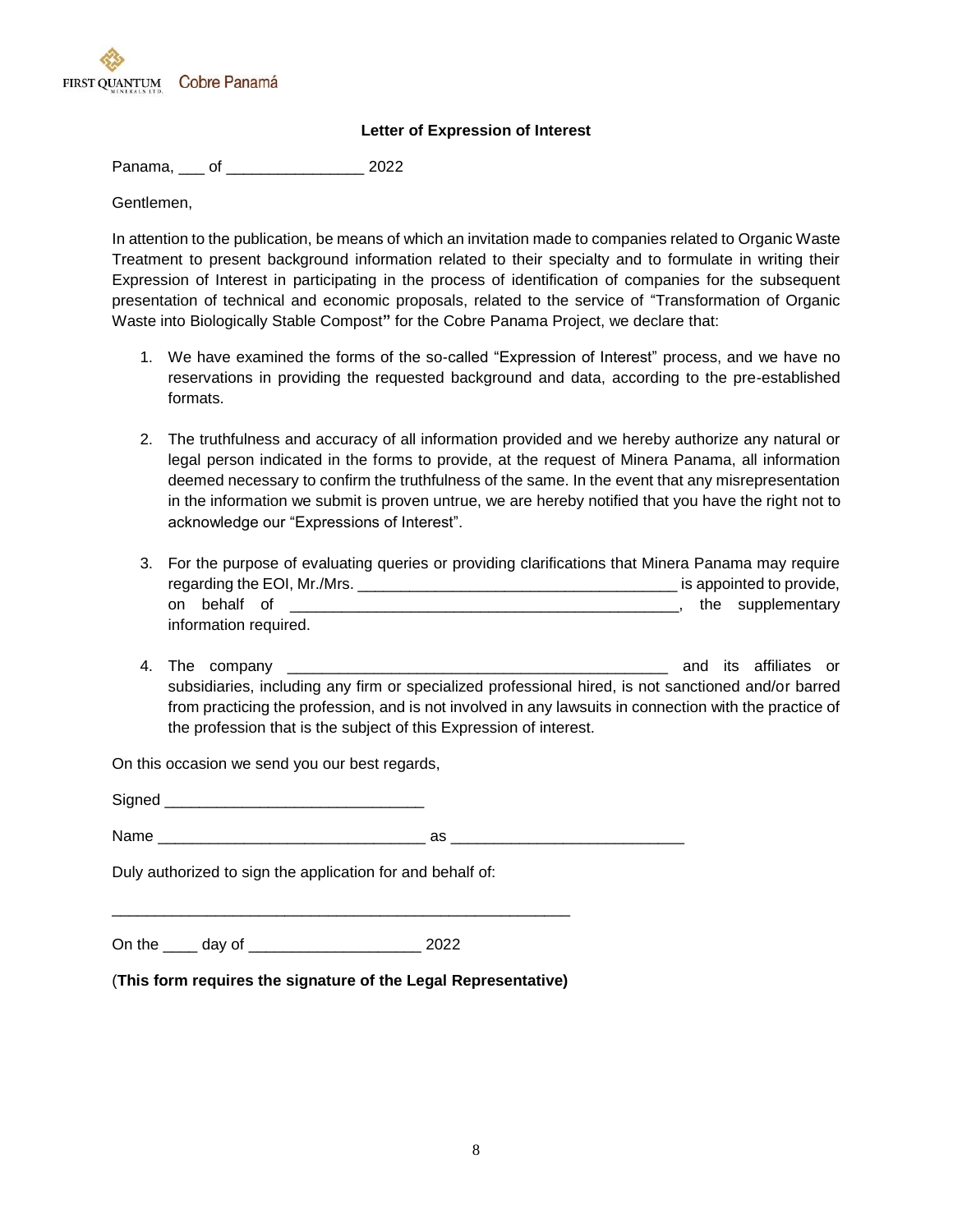

#### **Company Information**

**Cobre Panamá Project**

## **CORPORATE INFORMATION FORM**

To: **Minera Panama** Torre de Las Americas Torre A, 21st Floor Punta Pacifica Panama City Republic of Panama

#### **Reference: Expression of Interest for Transformation of Organic Waste into Biologically Stable Compost Services for the Cobre Panama Project.**

| Company Name: |  |
|---------------|--|
|               |  |

Legal Address:

Legal Representative:

Telephone number:

E-mail Address:

Representative nominated for Tender Process:

Title:

Telephone number:

E-mail Address:

| Signed: |  |
|---------|--|
| Name:   |  |
| Title:  |  |
| Date:   |  |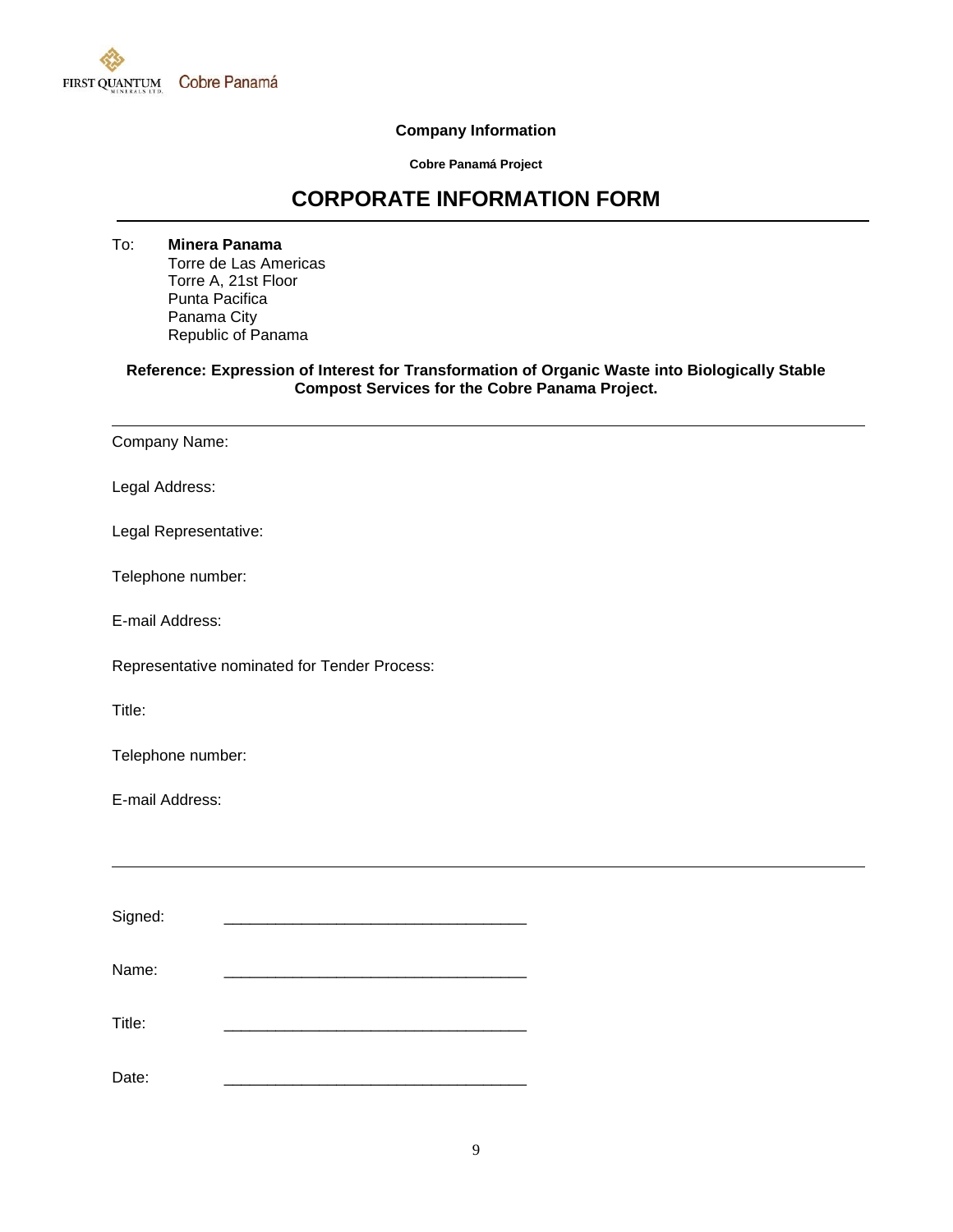

### Labour Relations Questionnaire

Date:

All Suppliers,

Dear Sir,

As part of our continued commitment to compliance with labor standards established in Labor Code and other special labor laws, we carry out this evaluation to monitor good practices in labor relations by our contractors. To allow us to meet our goals, we need the following information for our records.

We look forward to your full cooperation in this matter, along with your prompt response.

Yours faithfully.

First Quantum Mining Limited (Cobre Panama)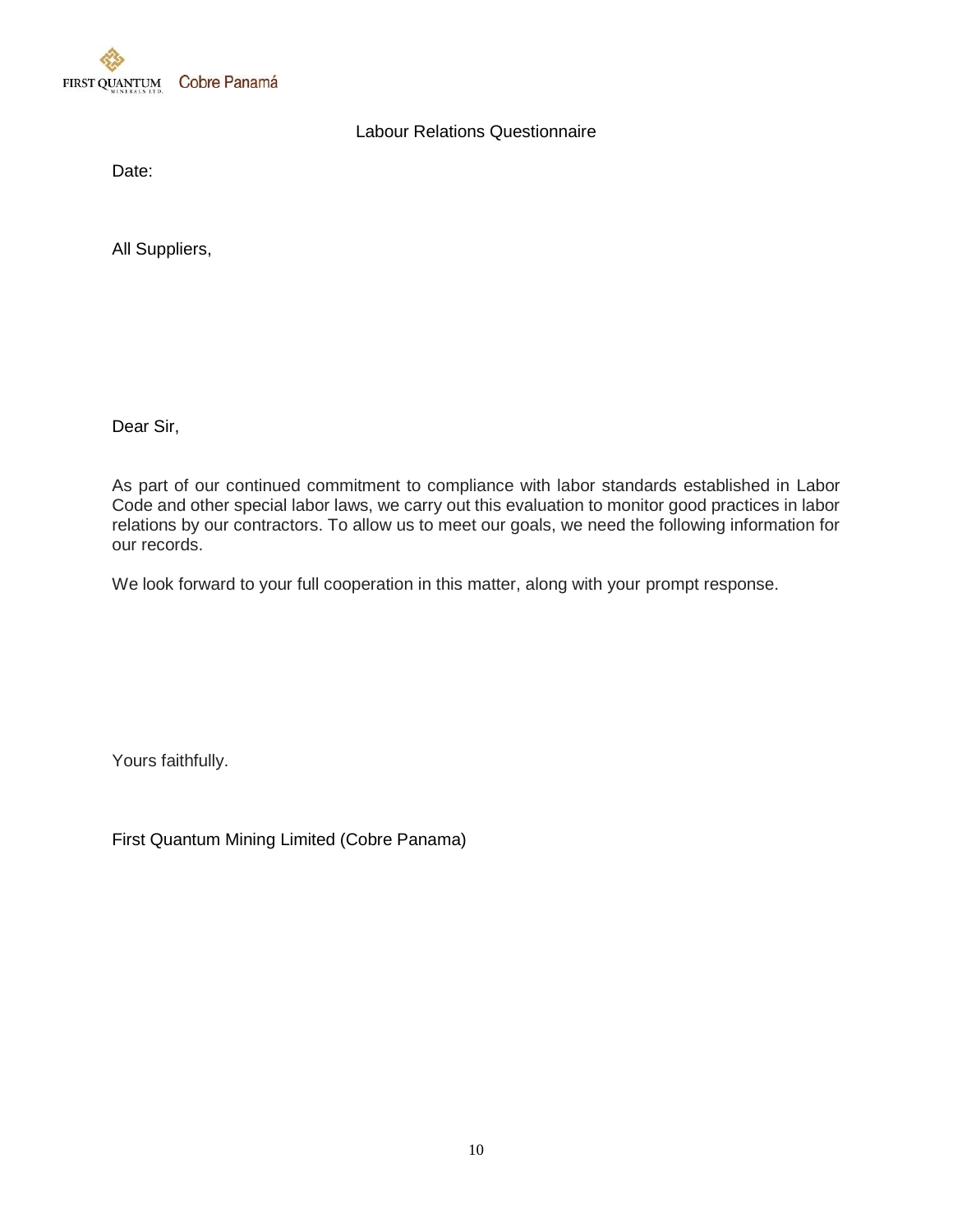

## **CONTRACTORS QUESTIONNAIRE**

## *1. Contractors Details*

| Name of Company:               |  |
|--------------------------------|--|
| Address:                       |  |
|                                |  |
| Telephone No:                  |  |
| e-mail address:                |  |
| <b>Contact Name:</b>           |  |
| Industry                       |  |
| Affiliated to specific chamber |  |

\*Please provide a copy of the operation notice (aviso de operación) of the Ministry of Commerce and Industries (MICI).

#### *2. Workforce*

a. Numbers of workers expected to have hired

Total: \_\_\_\_\_\_\_\_\_\_\_\_\_\_\_\_\_\_\_\_\_\_\_

b. Nationality

Panamanian \_\_\_\_\_\_\_\_\_\_\_\_\_\_\_\_\_\_\_\_\_\_

Foreign

- *i.* Declare if the entire foreign workforce has a valid work permit. **Yes/No.**
- c. In a separate document, please send the next information:
	- **List of positions to hire**
	- Salaries to pay
	- **Workers address**

#### d. Type of contract to be use

- Fixed term contract
- Ongoing contract
- Phase completion contract
- e. Legislation to apply in the contracts
	- **-** Labor Code  $\blacksquare$  Law 72-1975
	- $\blacksquare$  Law 5-1982
	- $\blacksquare$  Law 13-1982
	-
	- Others in addition (detailed)

f. Will worker stay on site?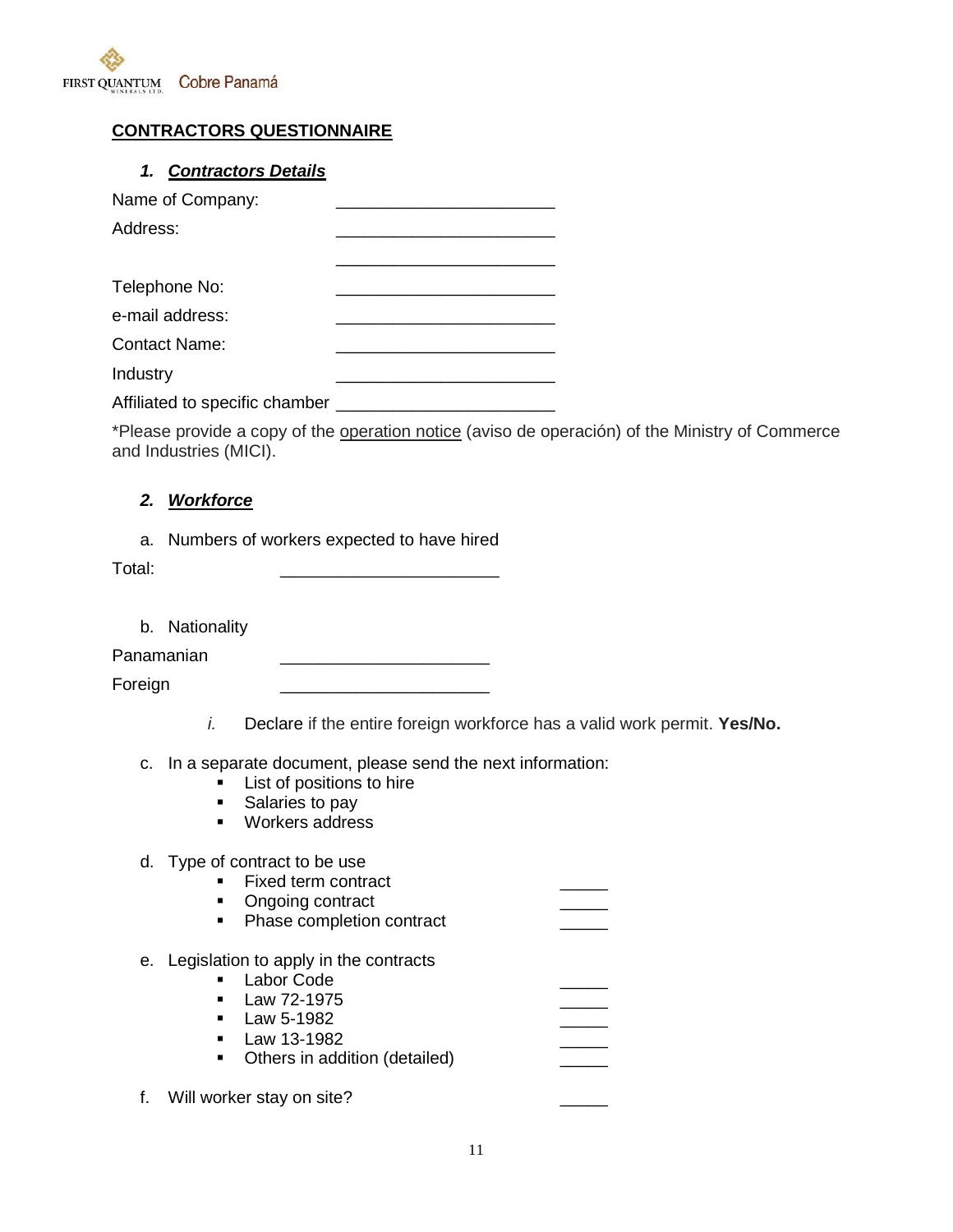

g. Roster to be use by your workers

#### *3. Labour Code standards.*

- a. Declare if workers will receive a salary according or higher than the minimum established by law. **Yes/No.** If the answer to above was **No,** please provide details.
- b. Declare if all workers are affiliated with the social security system. **Yes/No.**
	- *i.* Please provide peace and safety document issued by Social Security Agency (in Spanish: Caja de Seguro Social)
	- *ii.* Please provide copy of last payroll issued by Social Security Agency (in Spanish: Caja de Seguro Social).
- c. Declare if the company has a **severance fund** for its workers **Yes/No.**

#### *4. Collective Labor Relations*

a. Declare if in the company operates any workers union (s). **Yes/No.** If your answer to the above was **Yes**, please provide details.

| Name of Union No. 1. | No. Affiliates. |
|----------------------|-----------------|
|----------------------|-----------------|

| Name of Union No. 2. | No. Affiliates. |
|----------------------|-----------------|
|----------------------|-----------------|

b. Declare if the company has a Collective Labor Agreement. **Yes/No.** If your answer to the above was **Yes**, please provide details.

Period of validity \_\_\_\_\_\_\_\_\_\_\_\_\_\_\_\_ Name of Union: \_\_\_\_\_\_\_\_\_\_\_\_\_\_\_\_\_\_\_\_\_\_

c. Declare if the company currently has collective bargaining in progress directly way or in MITRADEL. **Yes/No.**

If your answer to the above was **Yes**, please provide details.

| Start date of negotiation. | Name of Union: |
|----------------------------|----------------|
|----------------------------|----------------|

d. Provide the contact of the responsible of Labour Relations or Human Resources in the company.

Name: etc. and the contact:  $\sim$  Contact:  $\sim$  Contact:  $\sim$  2001  $\sim$  2001  $\sim$  2001  $\sim$  2001  $\sim$  2001  $\sim$  2001  $\sim$  2001  $\sim$  2001  $\sim$  2001  $\sim$  2001  $\sim$  2001  $\sim$  2001  $\sim$  2001  $\sim$  2001  $\sim$  2001  $\sim$  2001  $\sim$  2

E-mail: **E-mail:**  $\blacksquare$